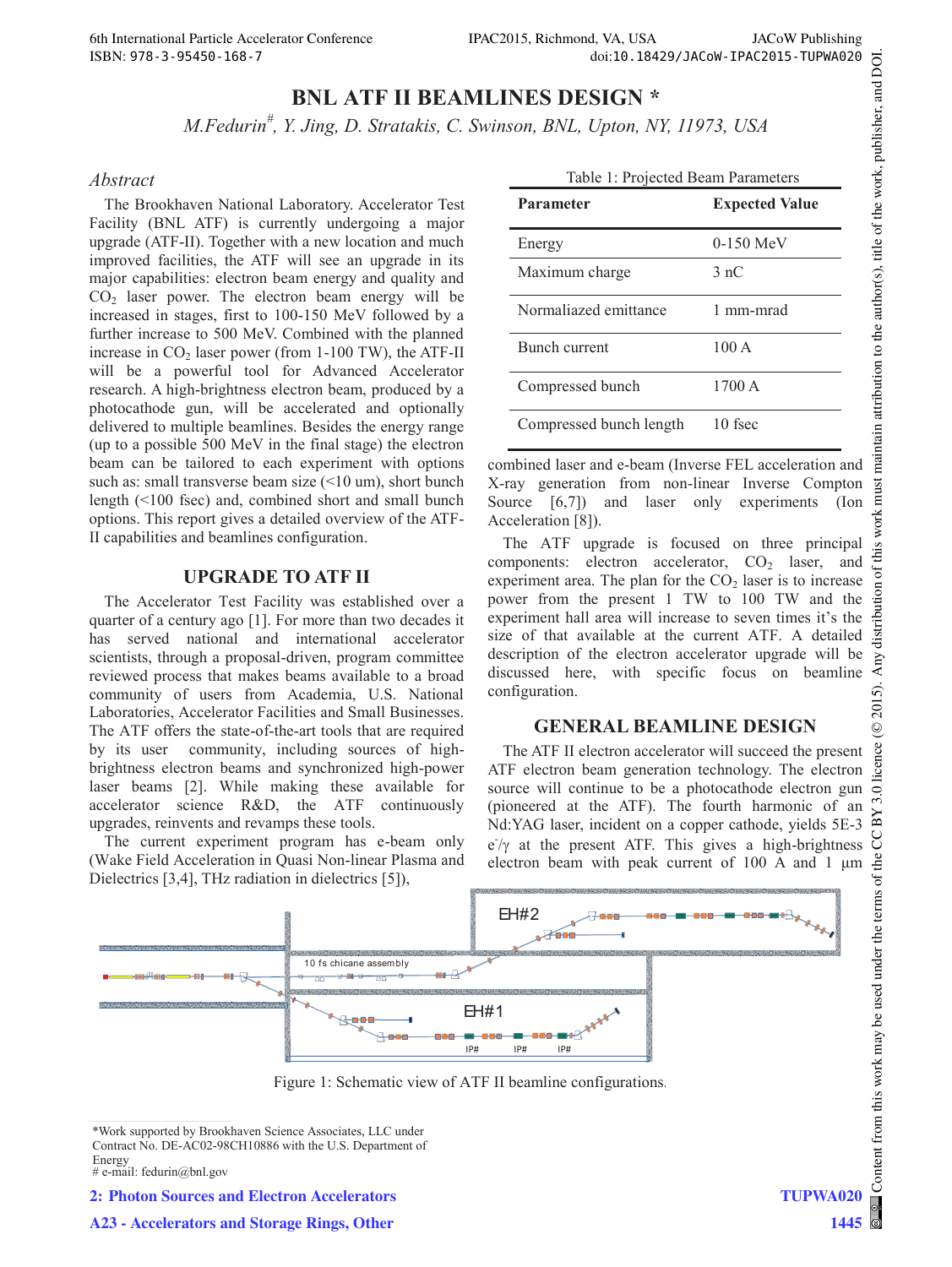FIFAC2015, Richmond, VA, USA JACoW Publishing<br>
ISBN: 978-3-95450-168-7<br>
normalized transverse emittance. The beam peak current<br>
will increase to 1700 A as a result of the upgrade, while<br>
keep transverse size small. and normalized transverse emittance. The beam peak current publisher, will increase to 1700 A as a result of the upgrade, while keep transverse size small.

General beamline layout is shown in Fig. 1. The photocathode gun will be followed by two 75 MeV accelerator sections with bunch compressor assembly between them. This means that the electron bunch can be  $\mathbf{e}$ accelerated to 150 MeV together with the ability to raise peak current. The second accelerator section may be used to minimize the energy spread of an initially chirped bunch for compression purposes. The bunch compressor will be surrounded by triplets for beam manipulation to correct for beam disturbance generated by it.

 $\odot$  2015). Any distribution of this work must maintain attribution to the author(s), title of the work, publisher, and DOI. Let  $D$  is the a bothor of the work, publisher, and DOI. the Quadrupole triplets following the linac allow beam tuning for delivery of a tailored beam to beamlines in one of two experiment halls. Beam is transported to these individual experiment halls via "dog-leg" dispersion sections, which allows for beam manipulation in longitudinal space. While the beamline to Experiment ntain Hall #1 has a convenient dogleg section, the beamline to Experiment Hall #2 is designed to accommodate an advanced bunch compressor assembly. This compressor arrangement will achieve bunch lengths of down to 10 fs.

# this work *Dispersion Section*

 $\sigma$ The diagonal beamline sections that transport the beam bution from the linac to individual experiment halls have nonzero dispersion, generated by a dipole magnet. This distrit section contains 5 distributed quadrupoles that are arranged symmetrically around the middle one, making it possible to tune the beam in the experiment hall beamlines while 1) having energy collimator slits at a ົດ. high dispersion location, 2) having use of a second high  $201$ dispersion location for beam manipulation by mask ©Content from this work may be used under the terms of the CC BY 3.0 licence ( $\epsilon$ technique [9] 3) using the central quad to manipulate the licence beta function in the experiment hall beamline, with minimum disturbance of dispersion (dispersion is close to  $3.01$ zero at this location).



from this work may be used under the terms of the CC BY Figure 2: Compressed bunch profile (modelled using ELEGANT [11]).



Figure 3: Beam optic functions in experiment hall long beamline with multiple interaction points, optic functions at the end optimized to use deflector cavity with image on spectrometer screen.

# *Experiment Hall Beamlines*

Each experiment hall will contain two beamlines. One will be short and used for instrumentation testing, insertion devices etc. whereas the other will occupy the full length of the experiment hall and will host multiple experiment stations, and sophisticated equipment, such as a beamline spectrometer and deflector cavity. Strong quadrupole triplets with long beamline arm will allow to focus beam transverse size down to 10 micron at last chamber Interaction Point.

#### **10 FEMTOSECOND BUNCH LENTH**

While the initial bunch compressor, that is located between the linac sections, can provide compressed beam of up to 1 kA peak current to both experiment halls, another advanced bunch compressor , currently in the design phase, will make very short 10 fsec bunches available for use in EH#2. This will be ideal for ebeam/laser/plasma interaction experiments. This advanced compressor system will consist of two chicane compressors, situated in the forward direction, down stream of the linac (see Figure 1).

The arrangement is as follows: The first chicane houses magnets of 0.5 m in length with deviation angle 0.133 rad and distance between them 1 m, while the second set is 0.25 m in length with angle 0.089 rad and distance 1.25 m. Design of such a chicane assembly configuration is to compensate CSR effects produced by chicane magnets. The bunch compressor is optimized for compression of a 1 ps, 10 A peak current bunch to a bunch of 10 fs, 1700 A peak current [Fig.2]. A more detailed description of this advanced chicane cascade is available at this conference [10].

Conten **TUPWA020 1446**